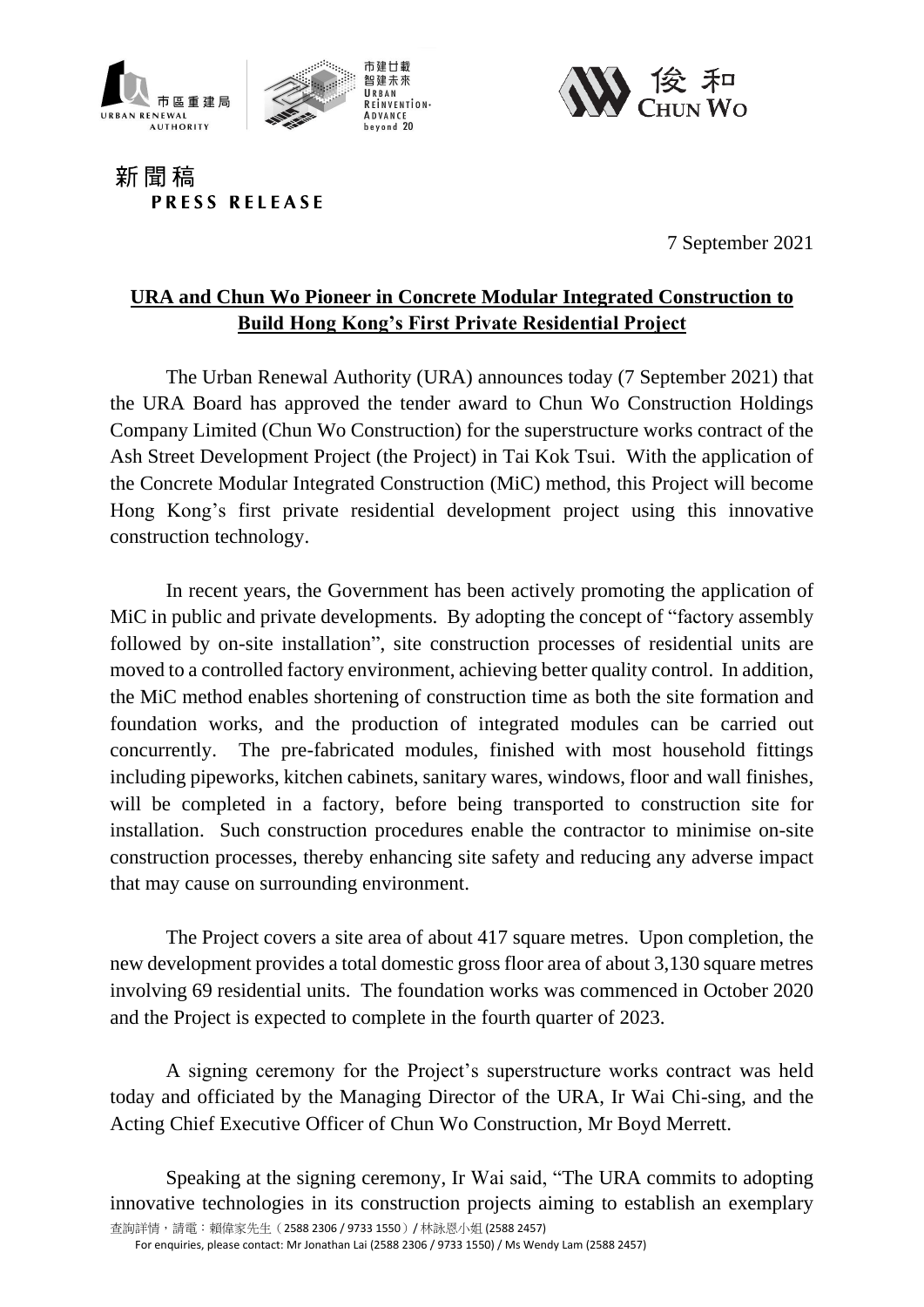



model to bolster confidence among the construction industry in the application of MiC. After careful consideration, we chose to adopt MiC in this relatively smaller-scale private residential and self-development project as a pilot. The URA will review every aspect ranging from construction planning, construction methods, the concerned statutory processes and market response in light of experience during the course of implementation for the industry's reference.

I look forward to working with Chun Wo Construction in promoting the application of innovative technologies in building construction projects. I am delighted to know that Chun Wo Construction has devoted additional resources in transforming its research and development outcomes into practical solutions as approved by the Government in the Project. This endeavour will drive innovation and transformation in the construction industry, building up Hong Kong as a sustainable and smart city."

Acting Chief Executive Officer of Chun Wo Construction, Mr Boyd Merrett said, "For many years, Chun Wo Construction has been actively engaged in innovative technological research and development in order to transform and improve the efficiency of the construction industry. Winning the URA's development project, and for the first time applying leading-edge 'MiC wall connection technology' of Concrete MiC in a local private residential building development project is undoubtedly a significant milestone for the Company's innovative construction technology. At the same time, we are very grateful to the URA for its trust in Chun Wo Construction's years of construction experience and P&T Group's professional design solutions. Going forward, we will continue to allocate resources to research and development of innovative construction technologies, and promote the innovative development of Hong Kong's construction industry."

Compared with the steel MiC modules mainly used in Hong Kong, the Project will adopt the "MiC wall connection technology" of Concrete MiC developed by Chun Wo Construction and the P&T Group. Such technology enables the reduction of the thickness of the structural wall of a residential unit, thereby increasing its internal usable space and flexibility to suit building layouts. In addition, concrete-built flats are more durable without the need for intensive inspection and maintenance, and are able to fulfil the statutory specifications for fire resistance. These concrete-built flats also excel in insulating against sound and heat, addressing market expectations and demand from the private sector.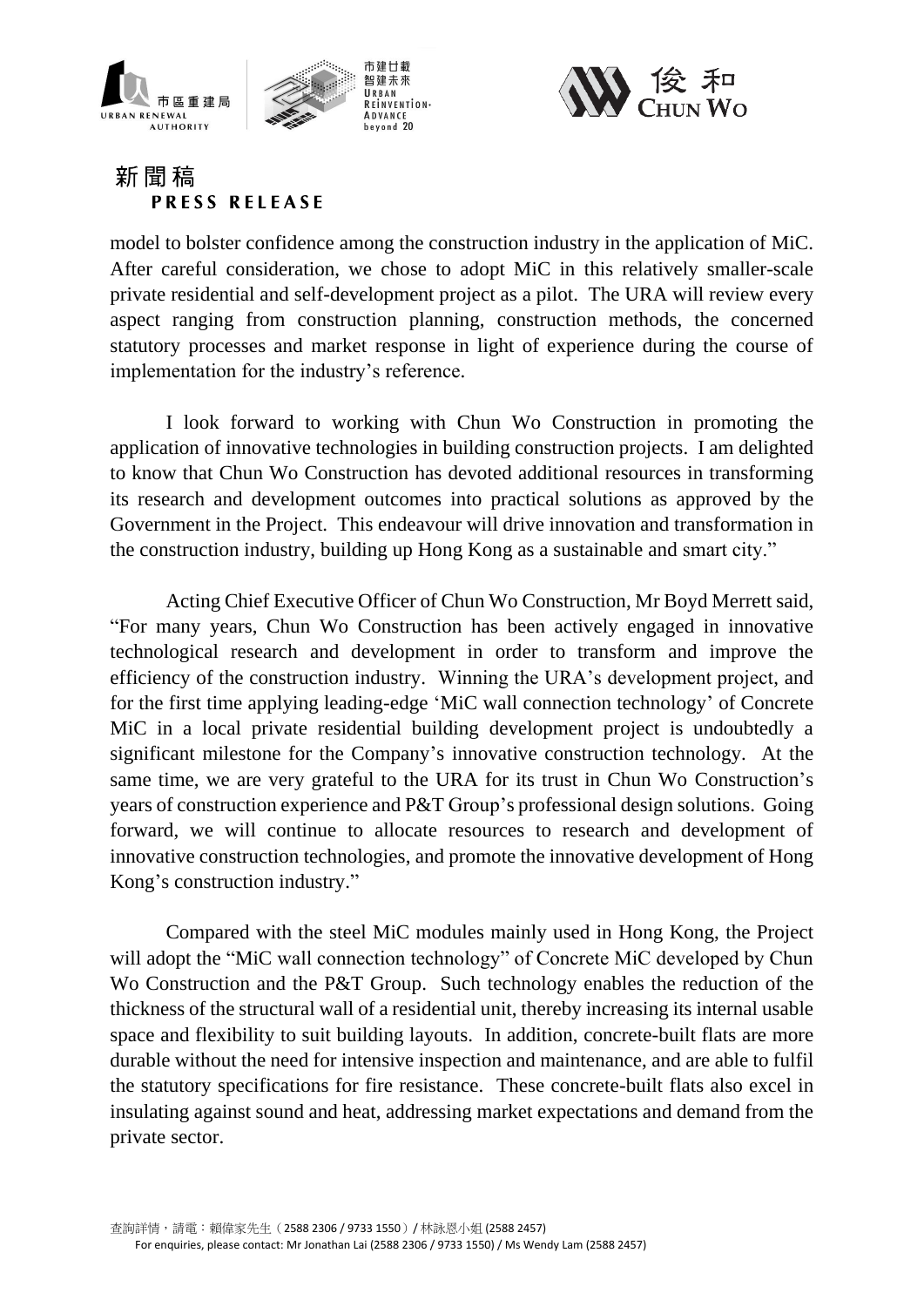



#### **About the Urban Renewal Authority**

The Urban Renewal Authority (URA) was established in May 2001 under the Urban Renewal Authority Ordinance as the statutory body to undertake, encourage, promote and facilitate urban renewal of Hong Kong, with a view to addressing the problem of urban decay and improving the living conditions of residents in old districts. The URA follows the guidelines set out in the Government's Urban Renewal Strategy in the implementation of its urban renewal initiatives under a "people first, district-based, public participatory" approach. It adopts a comprehensive and holistic approach by ways of its two core businesses i.e. redevelopment and rehabilitation, as well as heritage preservation and revitalisation, for creating a sustainable and quality living for the people of Hong Kong.

### **Chun Wo Construction Holdings Company Limited**

Chun Wo Construction Holdings Company Limited (Chun Wo Construction) was founded in 1968 and is a key subsidiary of Asia Allied Infrastructure. The Company is principally engaged in the construction and property development businesses, and possesses the professional capabilities to undertake large-scale integrated construction projects. Recent examples of large-scale infrastructure projects that it has undertaken in Hong Kong include the Central-Wan Chai Bypass, Liantang/Heung Yuen Wai Boundary Infrastructure, Hong Kong-Zhuhai-Macao Bridge Passenger Clearance Building, Guangzhou-Shenzhen-Hong Kong Express Rail Link (Hong Kong Section) and MTR Shatin to Central Link. With deep roots in Hong Kong and an operation history stretching over 50 years, Chun Wo Construction has accumulated extensive experience and a strong position in the construction sector, enabling it to expand its business to countries along the "Belt & Road" route in Southeast Asia. Examples of such expansion include the acquisition of a construction and engineering consultancy in Singapore, and the undertaking of waterway bridge design and construction projects in the Philippines in recent years.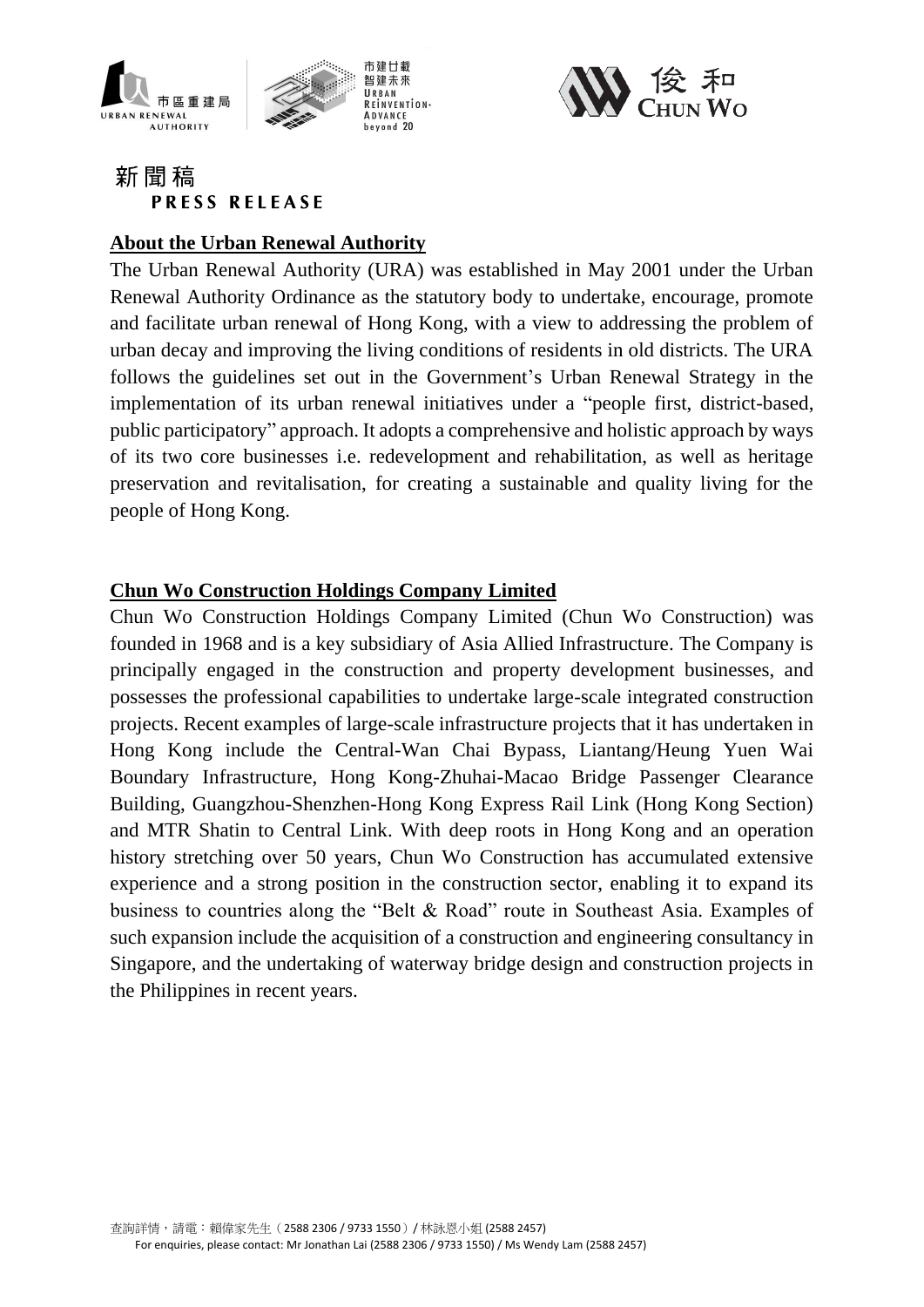





## **The P&T Group**

The P&T Group is a multi-disciplinary international practice with over 1,600 staff, working from offices in Hong Kong, Singapore, Bangkok, Shanghai, Wuhan, Shenzhen, Macau, Hanoi, Ho Chi Minh City, Jakarta, Kuala Lumpur, Dubai and Abu Dhabi. The P&T Group offers a full range of architectural, structural and mechanical engineering, planning and project management services, with full support from in-house interior and graphic design divisions. P&T Group celebrated its 150th anniversary in 2019. P&T continues to thrive on innovation and has gained industry-leading expertise in areas such as Building Information Modelling (BIM), Modular Integrated Construction (MiC) design, precast building design, and other Design for Manufacture and Assembly (DfMA) solutions and their practical application.

(ENDS)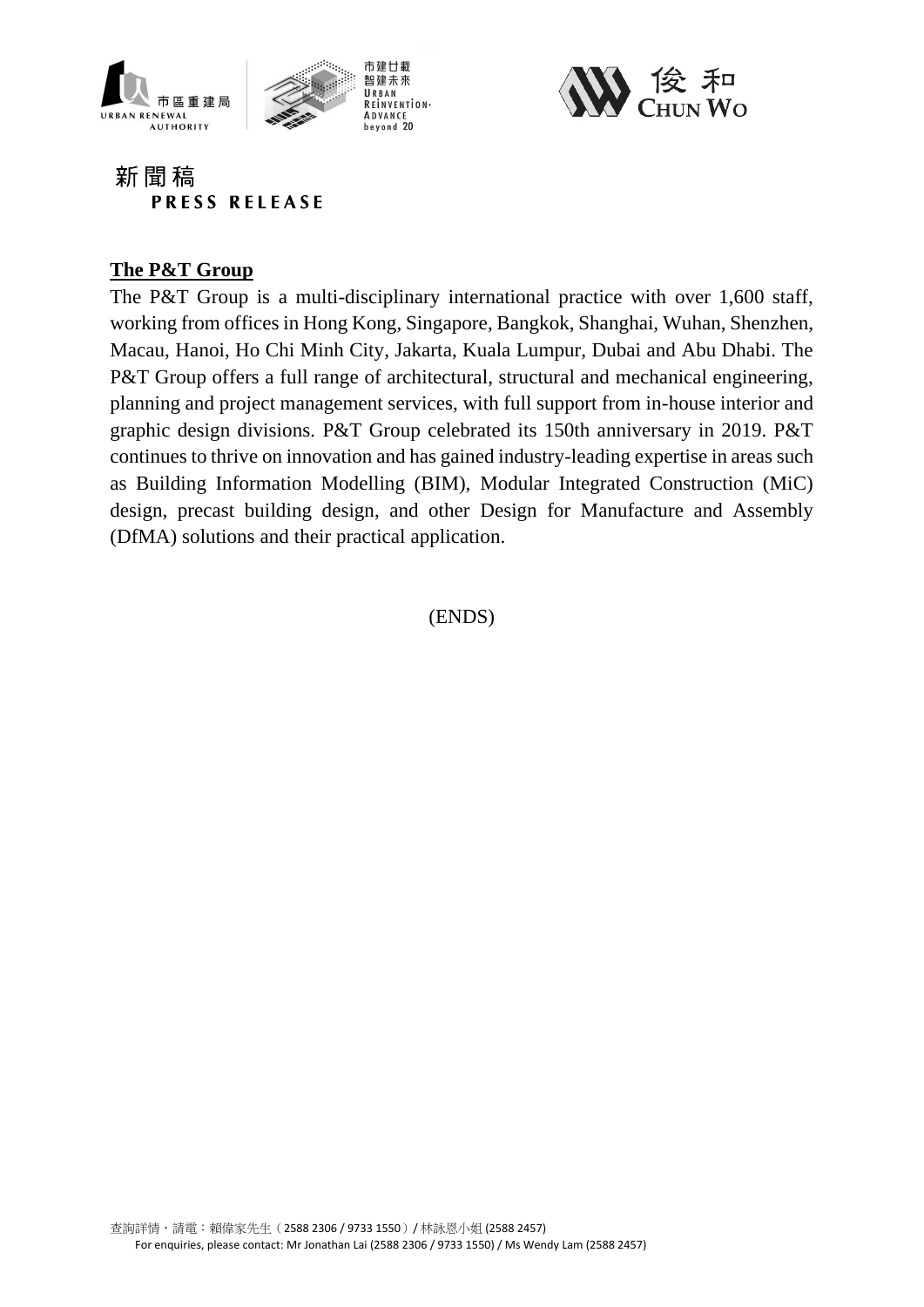





#### **Photo Caption**



Managing Director of the URA, Ir Wai Chi-sing (second left), and Acting Chief Executive Officer of Chun Wo Construction, Mr Boyd Merrett (second right), sign the superstructure works contract for the Ash Street Development Project. The signing ceremony is witnessed by General Manager (Procurement & Project Legal Services) of the URA, Mr Lawrence Choy (left), and Deputy Chief Operating Officer of Chun Wo Construction, Mr William Leung (right).



The BIM simulation of the URA's Ash Street Development Project in Tai Kok Tsui applying Concrete MiC.